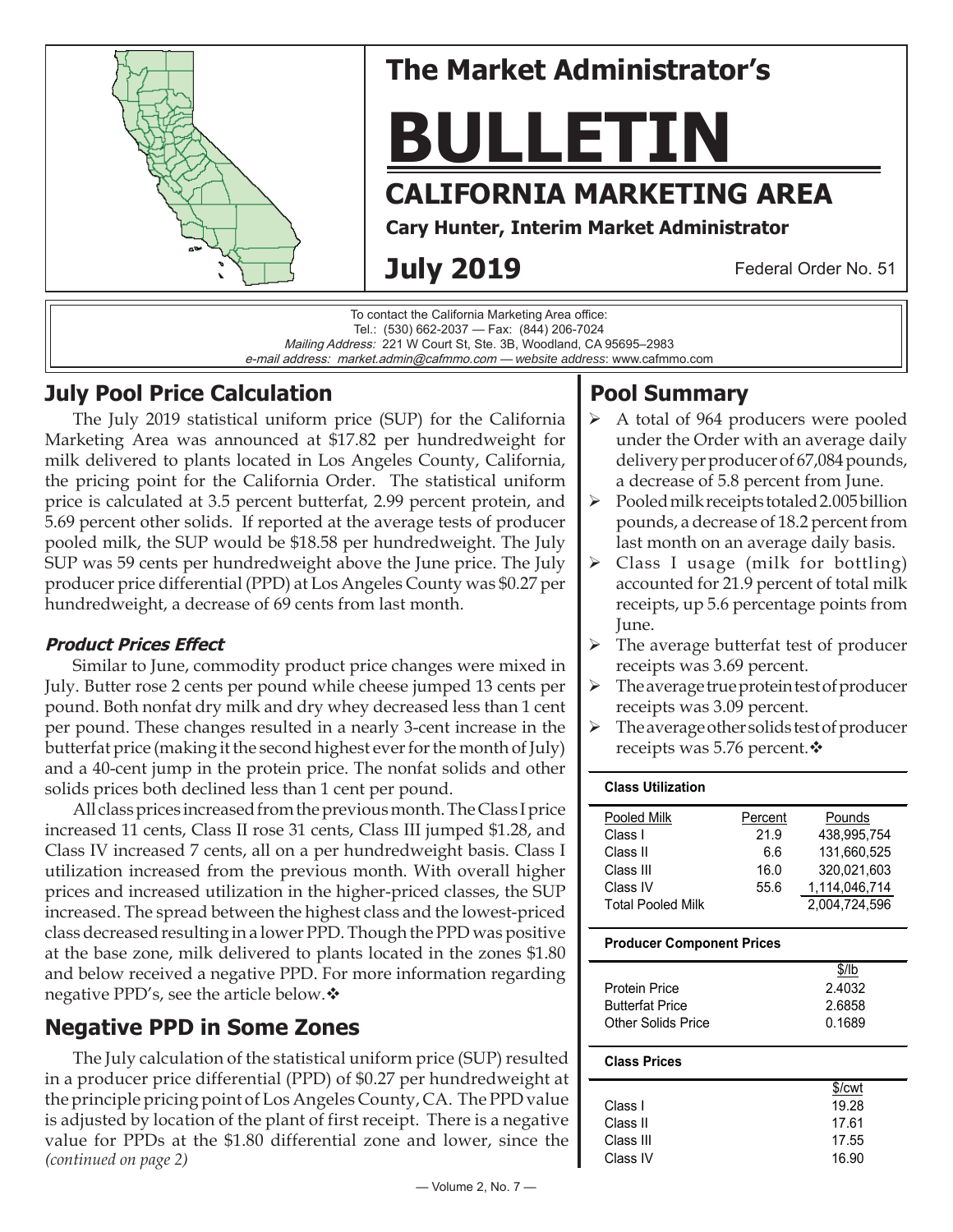### **Negative PPD** (continued from page 1)

location adjustment at those zones is greater than \$0.27. These values are presented on the second page of the SUP price announcement.

#### **PPD Dynamics**

PPD values are the result of relative class prices, utilization levels, and the SUP. The PPD can be calculated as the difference between the SUP and the Class III price. A negative PPD can occur when commodity prices rise rapidly during the approximately 6-week period between the time the Class I price is announced and the time the Class III price is announced. The lag in timing of prices can result in the Class III price (which is based on more current market prices) ending up higher than the Class I price (based on comparatively older market prices), thus yielding a negative PPD. Additionally, when the Class III and/or other class prices are not greater than Class I, but are at least relatively closer to the Class I price and at relatively similar levels, combined with class utilizations can result in negative PPDs, at least in some zones as the difference between the Class III price and the SUP become smaller. This was the case in July.





### **Current Pricing Relationships**

From June to July, Class I, II, and IV prices remained fairly stable, while the Class III price rose \$1.28 per cwt. The accompanying charts depict prices and utilizations since the inception of the Order. Evident in the chart showing prices, is that a period of tighter prices, including the rising Class III price, has coincided with relatively lower PPDs (shown as bars on the chart). The Class III price movement from June to July also can be seen on the chart. These are the dynamics that resulted in the

lower, and in some cases, negative PPDs.

Despite appearing contradictory, a negative PPD does not indicate a loss of money for producers, but rather it signifies that producers are receiving a higher amount for their components (protein, butterfat, and other solids) than the pool generated.

*(continued on page 3)* Remember, a Federal order pool is a pool of money generated by the volume and value of milk used in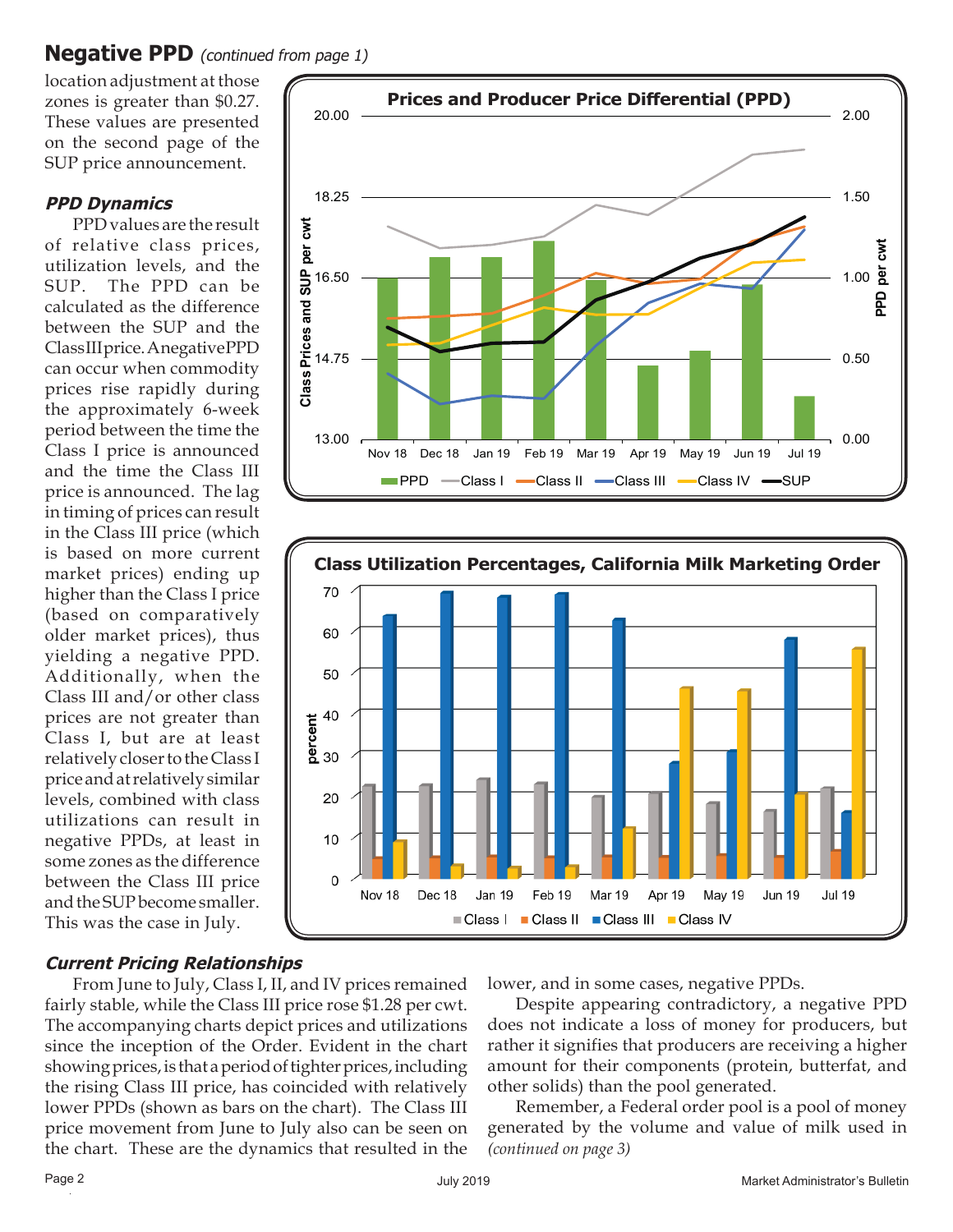## **U.S. Milk Production Flat; California Production Up**

Total estimated US milk production for the first 6 months of 2019 was down only 28 million pounds from the same period in 2018, relatively unchanged on a percentage basis.

The top ten states, ranked by total production during the first 6 months, increased 0.8 percent from 2018. The accompanying table shows the change along with a comparison for other selected areas. Texas reported the largest increase, followed by Idaho that displaced New York in the number three spot. The only top ten states showing declines were Pennsylvania and New Mexico. Total production for the 24 major states as reported by NASS (National Agricultural Statistics

Service) rose a slight 0.3 percent for January-June period compared to the previous year. Georgia was added this year to the major states.

The accompanying map shows year-to-year percent changes for the January-June period for the NASS 24 major milk production states. Of this group, Texas

| <b>Milk Production in the</b><br><b>Top Ten States and Selected Areas,</b><br>January-June, 2018 vs. 2019 |  |
|-----------------------------------------------------------------------------------------------------------|--|
|                                                                                                           |  |

|                                |                      |                  |         | Percent          |  |
|--------------------------------|----------------------|------------------|---------|------------------|--|
| Rank                           | <b>State</b>         | 2018             | 2019    | Change           |  |
|                                |                      | (million pounds) |         |                  |  |
| 1                              | California           | 20,596           | 20,824  | 1.1              |  |
| 2                              | Wisconsin            | 15,260           | 15,359  | 0.6              |  |
| 3                              | Idaho                | 7,484            | 7,648   | $2.2\phantom{0}$ |  |
| 4                              | New York             | 7,436            | 7,574   | 1.9              |  |
| 5                              | Texas                | 6,461            | 6,874   | 6.4              |  |
| 6                              | Michigan             | 5,627            | 5,710   | 1.5              |  |
| 7                              | Pennsylvania         | 5,519            | 5,153   | (6.6)            |  |
| 8                              | Minnesota            | 4,952            | 4,987   | 0.7              |  |
| 9                              | New Mexico           | 4,273            | 4,136   | (3.2)            |  |
| 10                             | Washington           | 3,348            | 3,361   | 0.4              |  |
|                                | <b>Top Ten Total</b> | 80,956           | 81,626  | 0.8              |  |
|                                |                      |                  |         |                  |  |
|                                | 24 Major States      | 104,511          | 104,837 | 0.3              |  |
|                                |                      |                  |         |                  |  |
| U.S. Total                     |                      | 110,230          | 110,202 | (0.0)            |  |
| Source: NASS, Milk Production. |                      |                  |         |                  |  |



reported the largest increase, followed by Colorado, and South Dakota. Eleven of the 24 states reported declines: the largest in Virginia, Illinois, and Pennsylvania. California's production rose 1.1 percent during the period and accounted for 18.9 percent of all milk produced nationally.

Milk pooled on the California Order during the first 6 months of 2019 accounted for 63.6 percent of all milk **produced in the state of California.** 

#### **Negative PPD** (continued from page 2)

Classes I, II, III, and IV. Producers are paid for their protein, butterfat, and other solids components from the pool at the same dollars-per-pound value as Class III milk. Any remaining value in the pool generated by Classes I, II, and IV is returned to producers in the PPD. The PPD is an adjustment made to the producer pay prices for the additional value generated by milk used in the other classes (I, II, and IV). During a normal relationship where the Class I price is higher than the Class III price, the 'extra' money generated by Class I (and sometimes, the other classes) is returned to producers in the form of a positive PPD.

Conversely, in a month when the Class III price is higher than Class I, the producer payout value is higher than the entire pool value. As such, producers will see their total milk value reduced by this amount, which is the negative PPD.

Refer to the pool computation on page 4 to see how much the producer component valuation exceeds the total classified value and its effect on the PPD.  $\clubsuit$